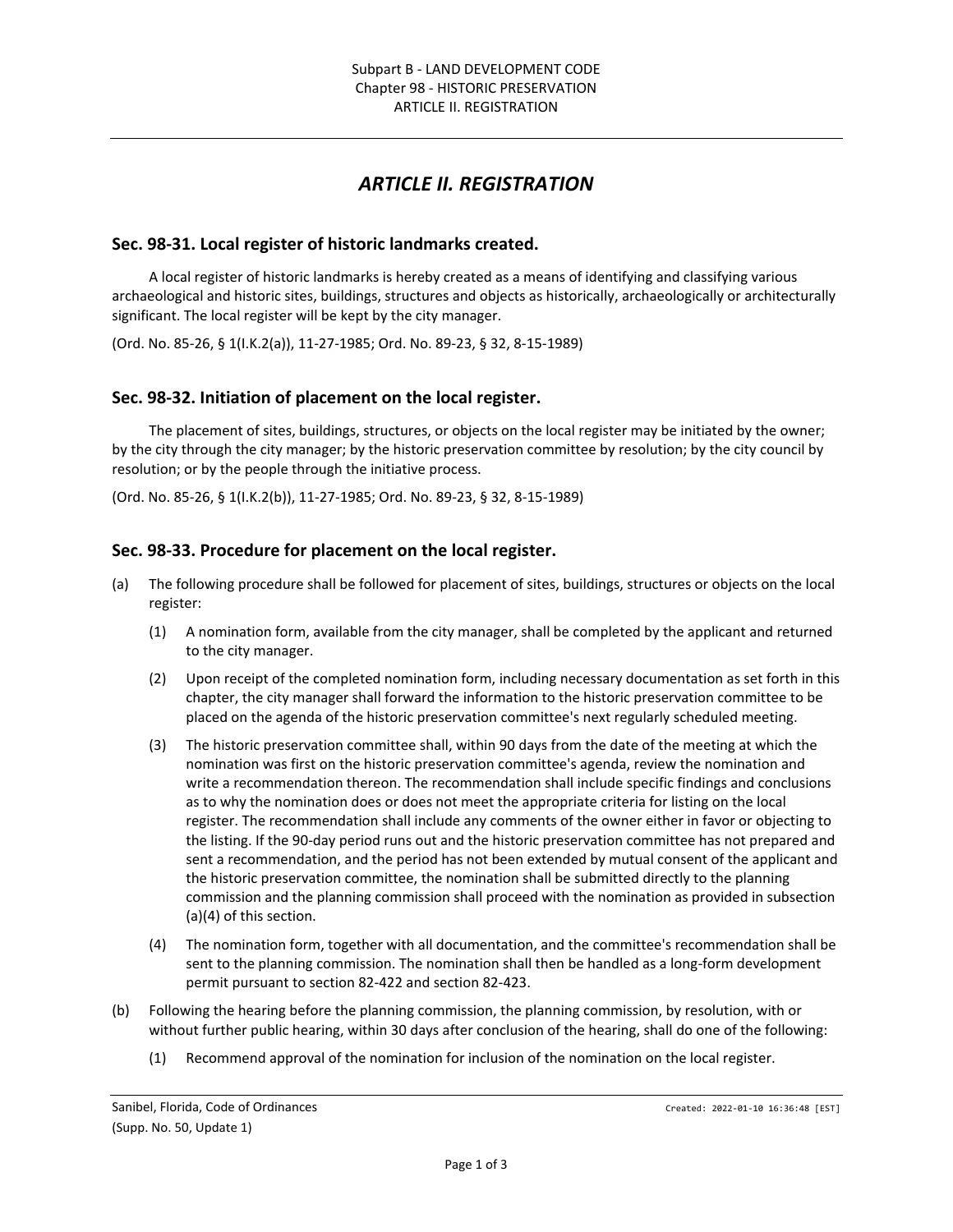- (2) Recommend denial of the nomination for inclusion in the local register.
- (3) Such resolution shall set forth the reasons for the action of the planning commission.
- (4) A copy of such resolution, setting forth the action of the planning commission, shall be sent to the owner of the property, or his/her attorney if represented by counsel within ten days of the adoption of such resolution by the planning commission.

(c) The recommendation shall also be submitted to city council for action pursuant to section 82-31 et seq.

(Ord. No. 85-26, § 1(I.K.2(c)), 11-27-1985; Ord. No. 89-23, § 32, 8-15-1989; Ord. No. 19-001 , § 3, 4-2-2019)

#### **Sec. 98-34. Criteria for listing on the local register.**

The criteria for designation as an historic landmark or historic archaeological site shall be as provided in this chapter. Any site, improvement, or structure may be listed on the local register, as historic, according to the provisions of this chapter, if it meets one or more of the following criteria:

- (1) *Historical importance.* The site, improvement, structure, has character, interest or value as a part of the development, heritage or cultural characteristics of the community; is associated with the events that have made a significant contribution to the broad pattern of local history; it is associated with the lives of persons significant to our past; it exemplifies the cultural, political, economic, social, historic and prehistoric heritage of the community; or may have yielded or may be likely to yield information on recorded history.
- (2) *Architectural importance.* The improvement or structure portrays the environment of a group of people in an area of history characterized by a distinctive architectural style; it embodies those distinguishing characteristics of an architectural type, period or method; it is the work of an architect or master building whose individual work has influenced the development of the area; or it contains elements of architectural design, detail, materials or work of outstanding quality which represents a significant innovation.
- (3) *Geographic importance.* The site, improvement or structure, because of its location or other distinctive area, should be developed or preserved according to a plan based on historic, cultural or architectural motif; or due to its unique location or singular physical characteristics represents an established and familiar visual feature of the area, community, or state.
- (4) *Archaeological importance.* The site, because of its content or presumed content, should be preserved because it exemplifies the cultural, political, economic, social, historic or prehistoric heritage of the community or area, or it may have yielded or may be likely to yield information on recorded history.

(Ord. No. 85-26, § 1(I.K.2(d)), 11-27-1985; Ord. No. 89-23, § 32, 8-15-1989; Ord. No. 19-001 , § 3, 4-2-2019)

## **Sec. 98-35. Criteria for evaluation of historically significant structures as historic landmark.**

An improvement or structure may be listed as an historic landmark if it meets three or more of the following criteria:

- (1) The improvement or structure has retained its integrity either in original execution, materials, design, setting or association.
- (2) The improvement or structure is at least 50 years old.
- (3) The improvement or structure has outstanding historical, cultural or architectural significance to the community.

(Supp. No. 50, Update 1)